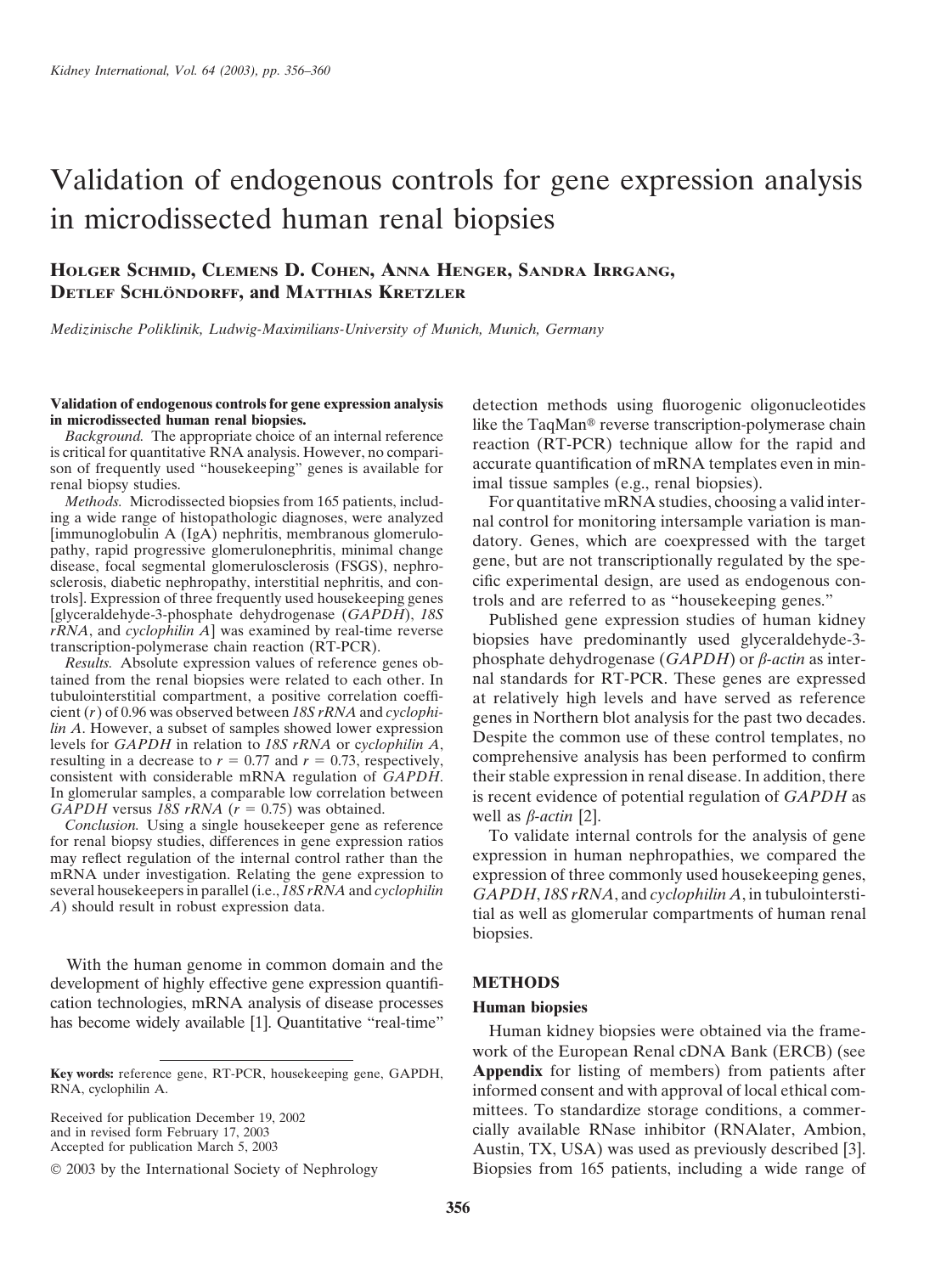16), minimal-change disease  $(N = 14)$ , diabetic nephropduring cold ischemia time from cadaveric  $(N = 4)$  as tive in all runs. well as living donors  $(N = 4)$ .<br>**Statistical analysis** 

Mini; Qiagen, Hilden, Germany) was followed by RT in a 45 µL volume, containing 9 µL buffer, 2 µL 0.1 mol/L<br>dithiothreitol (DTT) both from Gibco BRL Life Tech-<br>nologies (Gaithersburg, MD, USA), 0.9 µL 25 mmol/L<br>**Validation of endogenous controls in microdissected**<br>desoyvnuc desoxynucleoside triphosphate (dNTP) (Amersham Pharmacia, Freiburg, Germany), 1 µL RNase inhibitor (RNasin; Different expression levels were demonstrated for the

ABI 7700 Sequence Detection System (PE Biosystems, Absolute mean mRNA expression levels  $(log_{10}$ -transcle conditions were as follows: after an initial hold of 2 sies in Figure 2. minutes at 50°C and 10 minutes at 95°C, the samples The mean value of *GAPDH* expression is significantly ple following the  $\Delta\Delta$ technique [4]. Similar amplification efficiencies for all did not change between the groups. templates were demonstrated by analyzing serial cDNA Further investigation of the subset of biopsies with

histopathologic diagnoses were analyzed in this study: obtained from Applied Biosystems. The primers and immunoglobulin A (IgA) nephritis (*N* 35), membra- probes for *GAPDH* and *cyclophilin A* are cDNA-specific, nous glomerulopathy ( $N = 28$ ), rapid progressive glo- whereas the assay for *18S rRNA* may detect contaminating merulonephritis  $(N = 20)$ , benign nephrosclerosis  $(N =$  genomic DNA. Comparing reverse transcriptase–negative with transcriptase-positive samples, a  $\Delta C_t$  of  $\geq 10$  was obathy  $(N = 13)$ , focal segmental glomerulosclerosis served corresponding to a negligible contamination of (FSGS)  $(N = 9)$ , interstitial nephritis  $(N = 8)$ , and con- genomic DNA below 0.1%, as previously demonstrated trols  $(N = 22)$ . Controls were divided into following for the above RNA preparation on microdissected renal subgroups: unaffected regions from tumor nephrecto-<br>specimen [3]. All PCR reactions were performed in dumies ( $N = 14$ ) and pretransplantation kidney biopsies plicate. Controls consisting of bidistilled H<sub>2</sub>O were nega-

**Microdissection** Data are given as absolute values or mean  $\pm$  SD. All Microdissection of renal biopsies stored in RNAlater data were analyzed using the SPSS software (version was performed manually under a stereomicroscope using 10.0, SPSS, Inc., Chicago, IL, USA). Mean differences two dissection needle holders. This method offers a reli- of nonparametric data were analyzed by the Mann-Whitable and fast dissection of nephron segments into glomer- ney U test. Kruskal-Wallis test was used to compare uli and tubulointerstitial fragments (for details see [3]). means among more than two groups. Correlations, in-**RNA isolation and RT** cluding correlation coefficients and confidence intervals, were assessed by linear regression analysis. *P* less than A silica gel-based RNA isolation protocol (RNeasy- 0.05 was considered to be statistically significant.

Promega, Mannheim, Germany),  $0.5 \mu L$  Microcarrier evaluated housekeeping genes in microdissected tubulo-(Molecular Research Center, Cincinnati, OH, USA),  $1 \mu$ g interstitial compartments. The highest expression level random hexamers (2 mg/mL stock; Roche, Mannheim, was seen for 18S rRNA (median  $C_t = 13.89 \pm 2.06$  SD), Germany) and 200 U reverse transcriptase (Superscript I; followed by *GAPDH* (median  $C_t = 22.57 \pm 2.61$ ) and Invitrogen Life Technologies, Karlsruhe, Germany) for *cyclophilin A* (median  $C_t = 30.96 \pm 2.20$ ). Twelve sam-<br>ples (7.27%) were outside the 95% CI of the *GAPDH* ples (7.27%) were outside the 95% CI of the *GAPDH 18S rRNA*, as well as the *GAPDH*/*cyclophilin A*, mRNA **Real-time quantitative RT-PCR** ratio (Fig. 1)  $[(r = 0.77; P < 0.01)$  for  $GAPDH/18S rRNA$ Real-time RT-PCR was performed on a TaqMan<sup>®</sup> and  $(r = 0.73; P < 0.01)$  and for *GAPDH*/*cyclophilin A*].

Weiterstadt, Germany) using heat-activated TaqDNA formed) are demonstrated for this subset of biopsies polymerase (Amplitaq Gold; Applied Biosystems). Cy- compared to expression levels of the remainder of biop-

were cycled 40 times at  $95^{\circ}$ C for 15 seconds and at  $60^{\circ}$ C lower in the 12 differentially regulated samples comfor 60 seconds. For all quantitative analyses, the cDNA pared to the remaining biopsies, indicating a significant content of each sample was compared with another sam- *GAPDH* mRNA down-regulation in this subset of probes. For 18S rRNA and *cyclophilin A* gene expression levels

dilutions showing a slope value of log input cDNA *GAPDH* regulation did not reveal an obvious common amount versus ( $C_t$  target  $A - C_t$  target B) of <0.1. histopathologic nor clinical pattern [IgA nephritis ( $N =$ All assays were performed in parallel after RT, no  $\,$  3), membranous glomerulopathy ( $N = 3$ ), diabetic neduplex assays were used. **phropathy (** $N = 2$ **)**, rapid progressive glomerulonephritis Commercially available predeveloped TaqMan<sup>®</sup> re-  $(N = 2)$ , unaffected regions from tumor nephrectomies agents with optimized primer and probe concentrations  $(N = 1)$ , and pretransplantation kidney biopsies from for human *GAPDH*, 18 S rRNA, and *cyclophilin A* were cadaveric donors  $(N = 1)$ . In addition, no systematic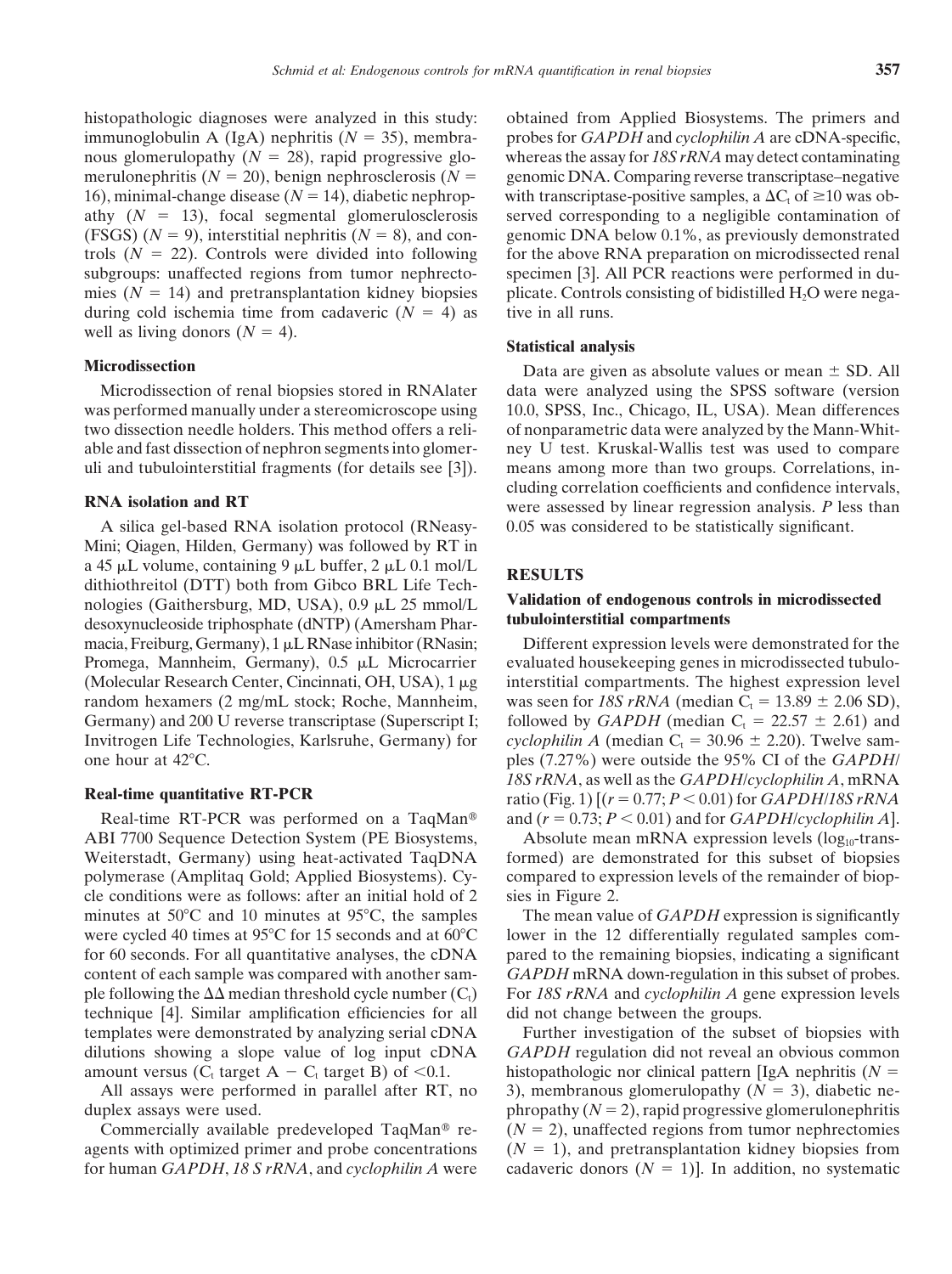

**Fig. 1. Expression of housekeeping genes in microdissected tubulointerstitial compartment**. (*A*) Correlation of glyceraldehyde-3-phosphate dehydrogenase (*GAPDH*) vs. *18S rRNA*. (*B)* Correlation *GAPDH* vs. *cyclophilin A*. For correlation of *GAPDH* (y-axis, log<sub>10</sub>-transformed) vs.  $18S rRNA$  (x-axis,  $log_{10}$ -transformed) mRNA expression values ( $r =$  $(0.77, P < 0.01, R^2)$ <sub>corr</sub> = 0.589) were determined (A). Comparable results were obtained from a linear regression analysis of *GAPDH* (y-axis, log<sub>10</sub>-transformed) vs. *cyclophilin A* (x-axis, log<sub>10</sub>-transformed) mRNA expression values ( $r = 0.73$ ,  $P < 0.01$ ,  $R^2_{\text{corr.}} = 0.526$ ) (B). In both correlation plots, 12 samples [7.27% of 165 examined biopsies  $(A)$ ] were outside the 95% CI.

technical differences could be identified in this subset of Expression of housekeeping genes in microdissected tubuloin-<br>duplicate variability or center bias).<br>duplicate variability or center bias).<br>terstitial compartment. Correlation of 18S rRNA vs. cyclophilin A.

obtained in the tubulointerstitial compartment for all *cyclophilin A* (x-axis, log<sub>10</sub>-transformed) mRNA expression values re-<br>cyclophilin A (x-axis, log<sub>10</sub>-transformed) mRNA expression values re-<br>cyclophilin A (x-axis, analyzed biopsies ( $r = 0.96$ ,  $P < 0.01$ ) (Fig. 3).

### **Validation of endogenous controls in microdissected glomeruli**

Analyses of microdissected glomeruli showed median **DISCUSSION**  $C_t = 19.36 \pm 2.31$  for *18S rRNA*,  $C_t = 28.96 \pm 2.38$  for Real-time RT-PCR is a highly sensitive method for *GAPDH*, and  $C_1 = 34.67 \pm 1.54$  for *cyclophilin A*. This mRNA quantification with a wide linear range. This apreflects lower RNA content of the glomerular samples proach allows for the comparison of high- and low-abuncompared to the tubulointerstitial specimen. As the dant genes in one assay without the need for adjusting amount of microdissected glomeruli was limited in our starting material quantities. It is currently the preferred assay [3], amplification efficiency (i.e., for *cyclophilin A*, method for gene expression quantification (e.g., for a it could not be increased even with optimized primer limited number of target genes and for confirmation of and probe concentrations). As a consequence of the low cDNA array expression studies). abundance in the available glomerular compartment, The so-called housekeeping genes serve as internal *cyclophilin A* could not be used as an endogenous control controls for quantification (i.e., as a reference for the in microdissected glomeruli. Furthermore, when choosing target transcript). For the identification of internal referan internal reference as housekeeper gene,  $\Delta C_1$  should be as small as possible. The correlation of *GAPDH* versus housekeeping genes from microarray experiments seems 18S rRNA mRNA expression yielded comparable results to be the gold standard [5]. As more and more array to the tubulointerstitial compartment  $(r = 0.75, P \le 0.01)$ . studies evaluating gene expression profiles in renal dis-



Fig. 2. Absolute mean mRNA expression levels (log<sub>10</sub>-transformed) **for three tested internal standards.** Absolute mean mRNA expression levels ( $log_{10}$ -transformed) for a subset of biopsies compared to corresponding expression levels of the rest of biopsies: The mean value of glyceraldehyde-3-phosphate dehydrogenase (*GAPDH*) expression is significantly lower in the 12 differentially regulated samples  $(\blacksquare)$  compared to the remaining samples  $(\square)$ , indicating a  $GAPDH$  mRNA repression in this subset of biopsies. For *18S rRNA* and *cyclophilin A* gene expression levels did not change between the two groups.  $*P < 0.02$ .



A stringent correlation of *18S rRNA/cyclophilin A* was Linear regression analysis of *18S rRNA* (y-axis, log<sub>10</sub>-transformed) vs.<br>
tained in the tubulointerstitial compartment for all *cyclophilin A* (x-axis, log<sub>10</sub>-tran 0.01,  $R^2_{corr} = 0.925$ .

ence genes, a comparison of expression levels for suitable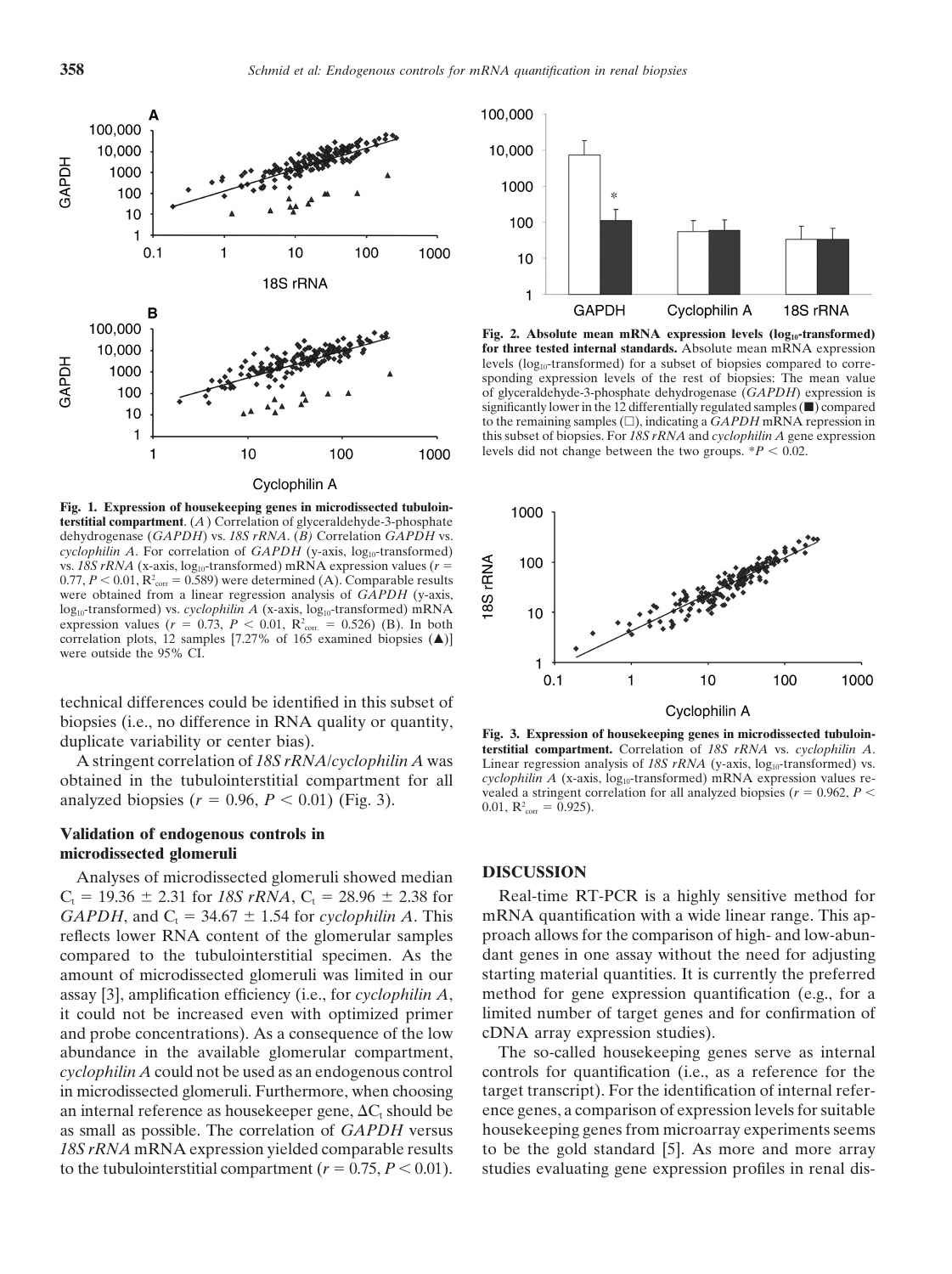| <b>Table 1.</b> Internal controls used for reverse transcription-polymerase |                                                                  |  |  |  |
|-----------------------------------------------------------------------------|------------------------------------------------------------------|--|--|--|
|                                                                             | chain reaction (RT-PCR) gene expression analysis of renal tissue |  |  |  |

| Internal control<br>"housekeeping gene" | Publications using this housekeeper |  |  |  |  |
|-----------------------------------------|-------------------------------------|--|--|--|--|
| <b>GAPDH</b>                            | 66(66%)                             |  |  |  |  |
| $β-actin$                               | 19 (19%)                            |  |  |  |  |
| 18S rRNA                                | 4(4%)                               |  |  |  |  |
| Cyclophilin A                           | 2(2%)                               |  |  |  |  |
| Other                                   | $9(9\%)$                            |  |  |  |  |

tematic study of the expression of internal standards in renal biopsies is required. Therefore, *GAPDH*, *18S* **CONCLUSION** *rRNA*, and *cyclophilin A* mRNA levels were determined All reference genes have the potential of differential

tional control, DNA replication and repair, apoptosis, eases [21].

<sup>e</sup> and glycolysis [7].  $GAPDH$  mRNA is elevated in various<br>
cancer tissues, including renal cell carcinoma [8, 9], correlating with the aggressiveness of the tumor [10]. *GAPDH*  $mRNA$  levels are altered in cultured cells in response *to* various stimuli (i.e., hypoxia, insulin, dexamethasone, mitogens, and epidermal growth factor) [11].

*c*RNAs are frequently used as internal controls for quantification experiments, particularly since stable ex-GADPH is glyceraldehyde-3-phosphatase dehydrogenase.<br>
"Housekeeping genes employed in RT-PCR gene expression analyses of kidney<br>
biopsies were determined in a PubMed National Library of Medicine search for the<br>
years 1999 mouse, and human tissues [12–14]. However, *18S* and *28S rRNA* are distinct from messenger RNAs, constituting up to 80% of total cellular RNA. rRNAs are tran-

eases are published, these data sets can be used to iden<br>scription can be affected by biologic factors, like cholera<br>frial Adiccoraria controls for the respective mate-<br>frial Microarray experiments are powerful research to

in a large sample of microdissected renal biopsies.  $\beta$ *-actin* regulation under certain conditions. Comparing *GAPDH*, was not included in the study as regulation of this gene *18S rRNA*, and *cyclophilin A* expression in a large cohort has already been demonstrated [6]. of microdissected kidney biopsies, 18S rRNA and *cy*-Microdissected tubulointerstitial specimen of kidney *clophilin A* can be recommended for the use of gene biopsies showed considerable variation in the expression expression analysis of the tubulointerstitial compartment levels of *GAPDH*, *18S rRNA*, and *cyclophilin A*. In a and most likely for whole, nonmicrodissected kidney subset of biopsies, repression of *GAPDH* compared to biopsies. Moreover, the parallel determination of two or *18S rRNA* and *cyclophilin A* was demonstrated. more housekeeping genes in a given sample population These RT-PCR data are consistent with cDNA array or experimental condition is crucial to allow for the deexpression profiles of total human kidneys, showing a tection of any systematic bias. This is of particular releremarkable variation in *GAPDH* mRNA expression vance, as accumulating expression data on human biop- (own unpublished observations). The differential regula- sies offer a unique resource for the establishment of tion of *GAPDH* is in concordance with the function of molecular diagnostic markers and may facilitate the this protein, including relevance for endocytosis, transla- identification of novel pathogenic pathways in renal dis-